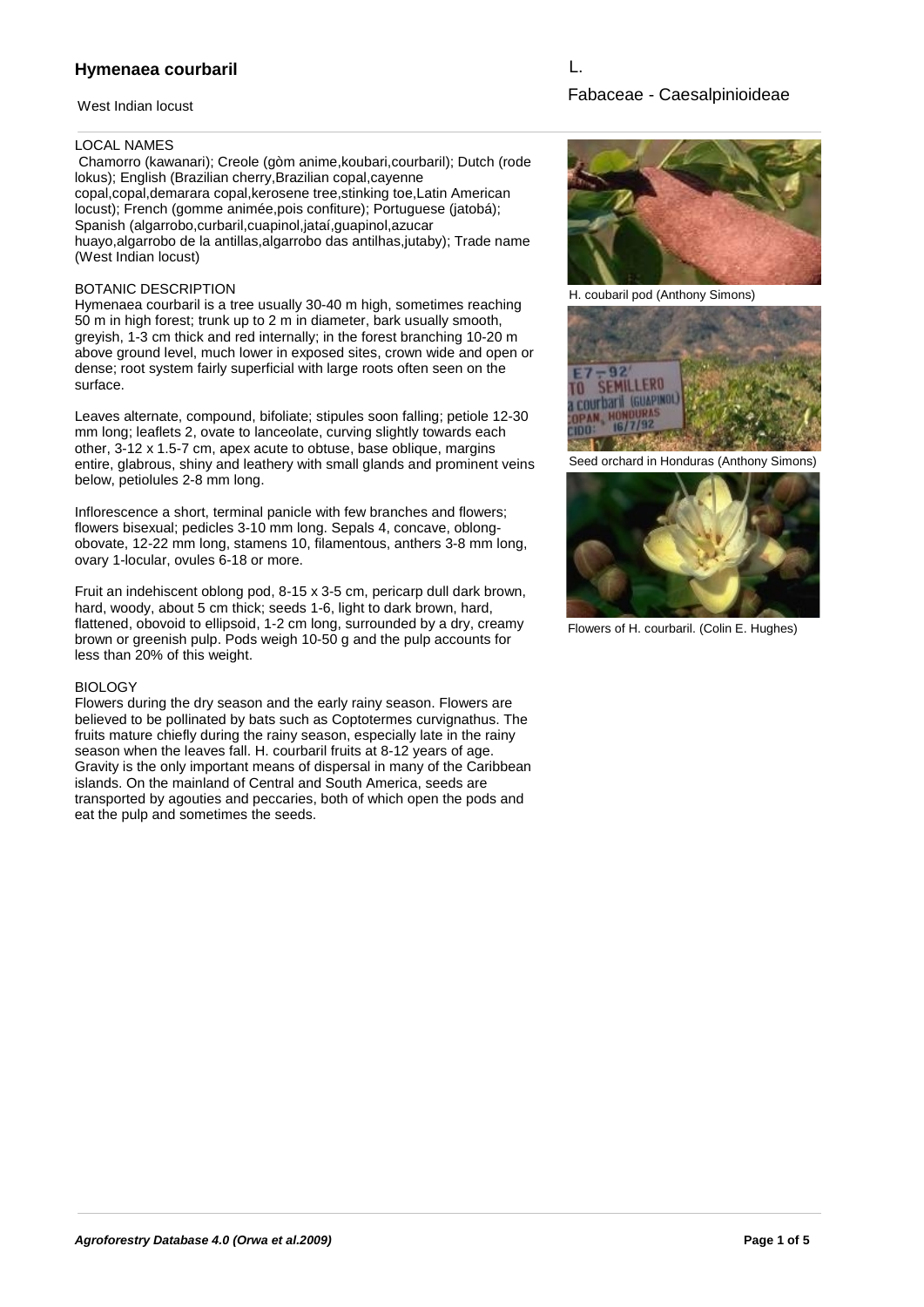## **Hymenaea courbaril**

### West Indian locust

Fabaceae - Caesalpinioideae L.

### ECOLOGY

H. courbaril occupies a wide range of habitats. It has been reported in tropical dry forest, transition to premontane moist forest, and tropical wet forest as well as subtropical moist forest. Tolerates not only poor fertility and waterlogging but also 4 months or more of drought, with temperatures typical of the wet lowland tropics, that is, diurnal temperature fluctuations are normally greater than seasonal temperature changes. The precipitation may be evenly distributed through the year or monsoonal. The tree develops best on ridges or slopes and high riverbanks.

### BIOPHYSICAL LIMITS

Altitude: 0-900 m, Mean annual temperature: 20-30 deg. C, Mean annual rainfall: 1500-3000 mm

Soil type: Tolerates and will grow on all textures of soil from sand to clay but develops best on deep, fertile, moist and well-drained sandy soils; pH 4.8-6.8.

## DOCUMENTED SPECIES DISTRIBUTION

- Antigua and Barbuda, Barbados, Belize, Bolivia, Brazil, Colombia, Costa Rica, Cuba, Dominica, Native: Dominican Republic, Ecuador, El Salvador, French Guiana, Guadeloupe, Guatemala, Guyana, Haiti, Honduras, Jamaica, Martinique, Mexico, Netherlands Antilles, Nicaragua, Panama, Peru, Puerto Rico, Surinam, Trinidad and Tobago, Venezuela
- Exotic: Bahamas, Chile, Grenada, Montserrat, Netherlands, Paraguay, Philippines, St Kitts and Nevis, St Lucia, St Vincent and the Grenadines, United States of America, Uruguay, Virgin Islands (US)



The map above shows countries where the species has been planted. It does neither suggest that the species can be planted in every ecological zone within that country, nor that the species can not be planted in other countries than those depicted. Since some tree species are invasive, you need to follow biosafety procedures that apply to your planting site.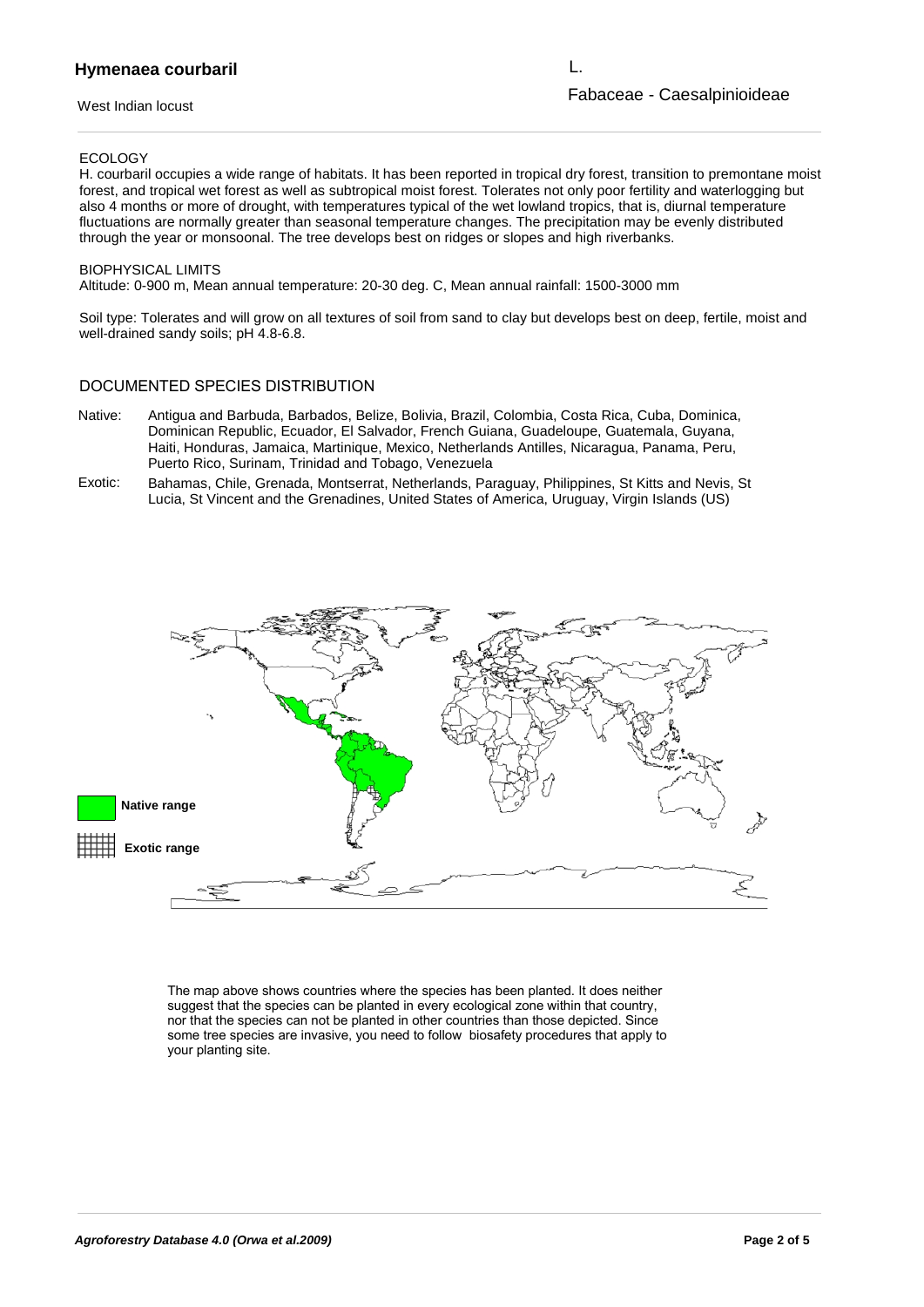#### **Hymenaea courbaril** nor that the species can not be planted in other countries than those depicted. Since depicted in other countries than those depicted in other countries than those depicted. Since depicted in other countries than those dep

West Indian locust

L.

### **PRODUCTS**

Food: Seed pods contain an edible powdery pulp. This pulp contains 3.2% sugar, 1.1% fat, and 35.8% crude fibre. It has its own peculiar smell and sweet flavour, slightly reminiscent of bananas, and is generally considered pleasant but not very attractive. The texture is that of dry flour turning to a paste in the mouth, and some people find this unpleasant. It is very dry and largely starchy, so it is a good source of calories. Jatoba bark tea is a quite popular drink for lumberjacks working in the forests in Brazil, because it is a natural energy tonic.

Fodder: The pods and leaves are not eaten. The seeds and pulp are removed from the pod, ground and readily consumed by livestock.

Timber: The hard, durable, tough wood is one of the best from the region. Heartwood is salmon pink to orange-brown when fresh, becoming russet to reddish-brown when seasoned; often marked with dark streaks. Sapwood is usually wide, white, grey, or pinkish. Texture is medium to rather coarse; grain mostly interlocked; golden lustre, without distinctive odour or taste. The wood is moderately difficult to saw and machine, largely because of its high density, but except in planing it can be machined to a smooth surface. It is easy to glue and finish satisfactorily. Wood very resistant to brown-rot and white-rot fungi. Heartwood is also rated very resistant to dry-wood termites; it has little resistance to marine borers. This important timber tree is used for furniture (sometimes compared with mahogany), carpentry, general construction, wheels and cogs, dugouts, shipbuilding, posts, looms, cartwheels and rail ties. The wood is also attractive for cabinetwork, musical instruments, interior trim, plywood, turnery, and veneer.

Gum or resin: The roots and trunk yield a pale yellow or red resinlike gum known commercially as South American copal. The gum exudes and forms hard lumps that become buried in the soil at the base of a tree. Sometimes as much as a barrel of gum has been found around the roots of a large tree or at the site of a former tree. The gum is used mainly in varnish but also for incense and local medicines. The copal is also used for patent leather and in stains for tin ware. About 35 tonnes/year are collected in Brazil for local use.

Tannin or dyestuff: The thick bark is a good source of tannin.

Medicine: The bark is common in local folk medicine as a cure-all, being especially useful for coughs. Besides being used to give energy and stamina, jatobá tea has been used for centuries as a tonic for the respiratory and urinary systems by the indigenous people of the Amazon Basin. Jatobá is known for its ability to fight fungus and yeast such as Candida albicans.

Macerated bark is used for diarrhoea. The bark, sap or resin, and leaves are used medicinally for cystitis, hepatitis, prostatitis and cough. The sap is used for coughs and bronchitis, and a bark tea is used for stomach problems as well as athlete's foot and foot fungus. In Brazilian herbal medicine today, jatobá bark and resin are still recommended for the same indications and problems as they have been since the 1930s, documented to be tonic, stomachic, astringent, balsamic, vermifuge, and haemostatic. The fruit is used to treat mouth ulcers, and the leaves and wood are used for diabetes.

### **SERVICES**

Shade or shelter: A suitable species when planted as a shade tree and has occasionally been used for coffee shade.

Ornamental: H. courbaril is used to some extent as an ornamental in parks and gardens.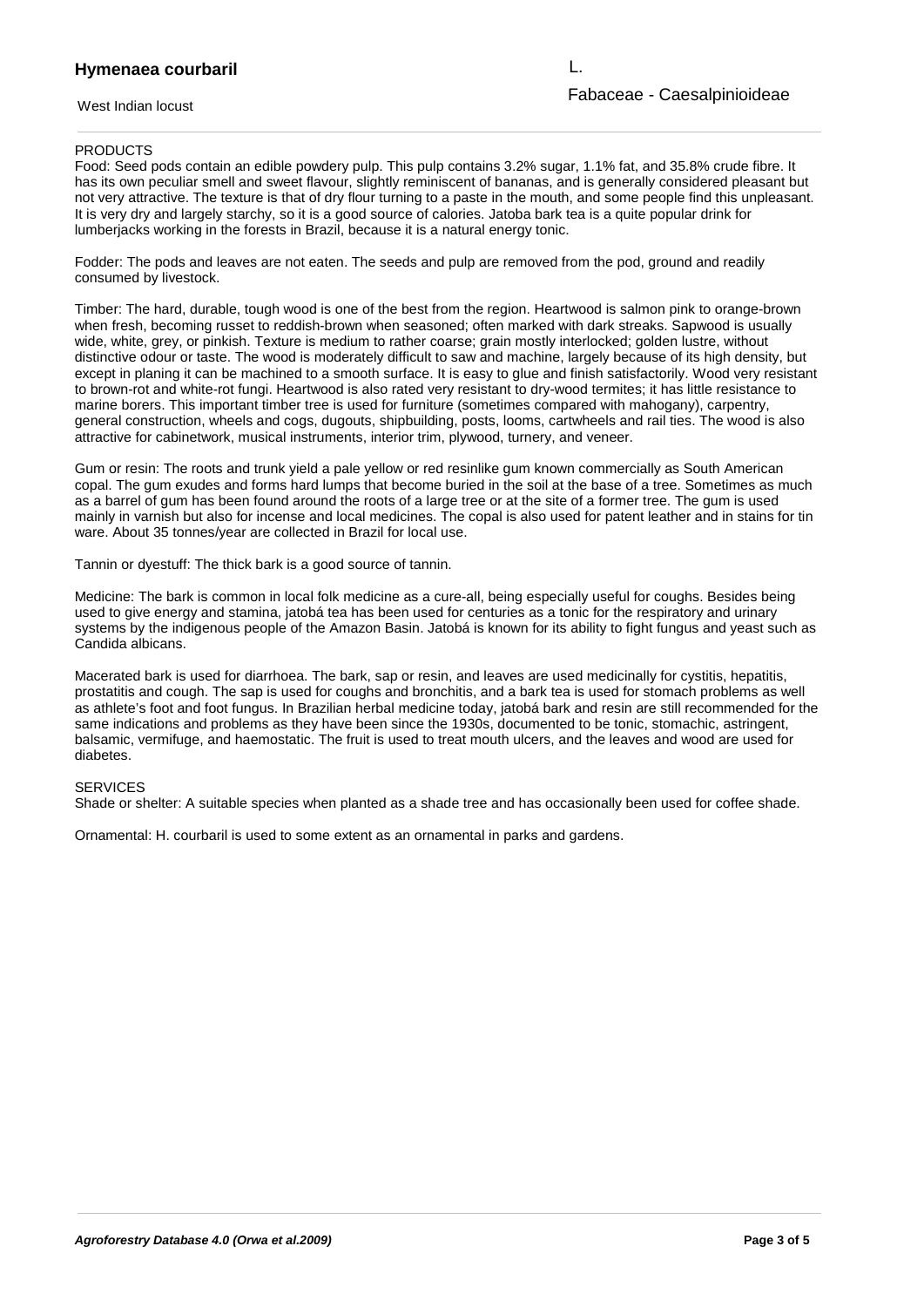West Indian locust

L.

# TREE MANAGEMENT

H. courbaril seedlings grow at an angle with a drooping leader, a habit that may persist for 2 or 3 years. Open planting sites and good weed control until the seedlings reach about 2 m is important for best planting stock. Rate of growth is steady, and yields are large with some trees capable of producing several thousand pods a year. Considering the tree is a hardwood, seedling growth is rapid and under 50% shade reaches a height of about 78 days after germination. Trees may reach a height of 8 m in 5 years and 18.5 m in 16 years. The species is intolerant to shade when mature. Planting in the open, for shade and ornamental purposes, produces attractive and spreading trees more rapidly. H. courbaril coppices well and thus maintains itself in frequently cut-over areas; however stumps of large trees do not coppice.

### GERMPLASM MANAGEMENT

Seeds germinate in 20-30 days with 40-90% success. Scarification of seeds by nicking or soaking for 1 hour in concentrated sulphuric acid increases germination percentage and reduces germination time. Orthodox seed storage behaviour; seeds can be stored for as long as 12 months in dry conditions with little loss of viability. Seeds that are to be stored for more than 1 year should be refrigerated at 2-4 deg. C in a sealed container; germination following 2 years in hermetic air-dry storage at 3-5 deg. C was 29%. There are approximately 270 seeds/kg.

### PESTS AND DISEASES

A weevil (Rhinocherus spp.) bores through seedpods and eats the seeds in Costa Rica and Trinidad and Tobago. Other insects (Acanthoscelides spp., Hypothenmus buscki and Myelois decolor) feed inside seedpods in Puerto Rico. An unidentified insect cuts twigs and branches after depositing eggs in Trinidad and Tobago. Leaf-cutter ants (Atta spp.) harvest young leaves in Costa Rica. In the Caribbean, wet-wood termites (Nasutitermes costalis and N. nigricepts) eat dead wood, and marine borers (Toredo spp.) attack wood.